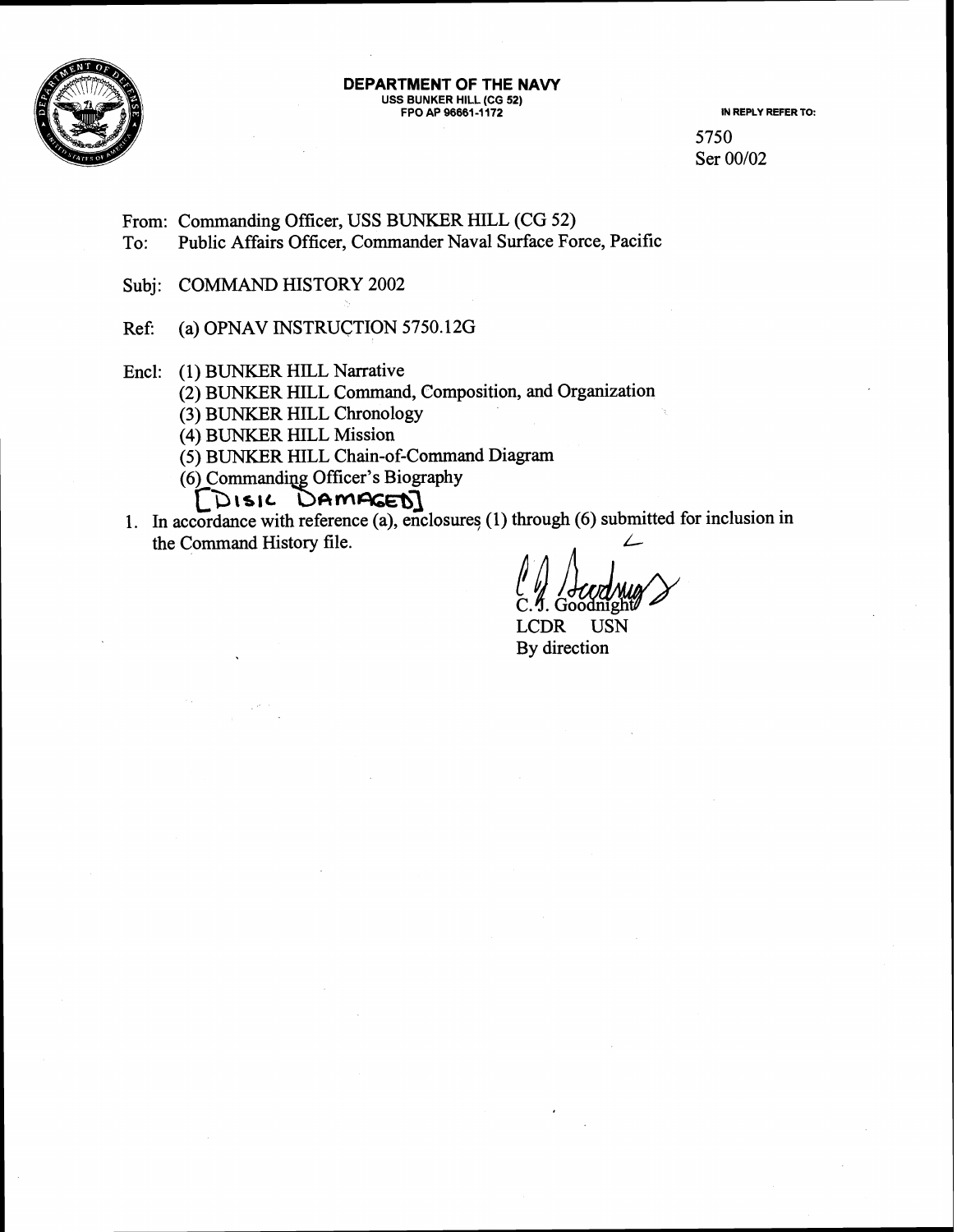#### **BUNKER HILL NARRATIVE 2002**

"Determination and Deterrence" never seemed a more appropriate motto for the, "Sword of the Fleet," as USS BUNKER HILL continued her legacy of operational primacy throughout 2002. The officers and crew of USS BUNKER HILL (CG 52) had an eventful year. BUNKER HILL was underway 183 days of 2002. The crew of BUNKER HILL started 2002 with the commencement of the inter-deployment training cycle and ended 2002 in the middle of a six-month deployment in support of Operation Enduring Freedom on the front line in the Northern Arabian Gulf.

At the beginning of the year, Captain Faris Farwell relieved Captain Robert Butt on January 4" as Commanding Officer of USS BUNKER HILL (CG 52). Captain Farwell reported to BUNKER HILL following a two-year tour as Chief Engineer, USS ENTERPRISE (CVN 65). Commensurate with the change of command, BUNKER HILL transferred fiom the LINCOLN to the CONSTELLATION Battle Group and has thereafter proudly served in the operational chain of command under Commander Cruiser Destroyer Group ONE.

On January 23<sup>rd</sup> BUNKER HILL was proud to host "Leaders at Sea." This program invites various community and business leaders aboard BUNKER HILL to spend the day touring the ship, visiting the crew, and learning about the inter-workings of a warship. January's program was very successful in fostering strong community ties and further strengthening existing relationships.

BUNKER HILL ended January with the Command Assessment Readiness Training (CART 11). The Afloat Training Group (ATG) evaluated BUNKER HILL in areas such as manning requirements and readiness to commence basic phase training. After successfully completing CART 11, BUNKER HILL continued with training through February and by March was ready for Type Ship Training Assessment (TSTA). Again, ATG embarked BUNKER HILL to evaluate the crew's ability to understand and operate all systems on board. Also during the month of March, initial planning for BUNKER HILL'S role as the Air Defense Commander (ADC) for the Constellation Battle Group took place. In this role BUNKER HILL would be directly responsible for the coordination of all assets in air defense of the Battle Group.

Throughout the month of April, BUNKER HILL continued to improve daliy as she went through the varied paces required to demonstrate basic seamanship, engineering, damage control, and navigation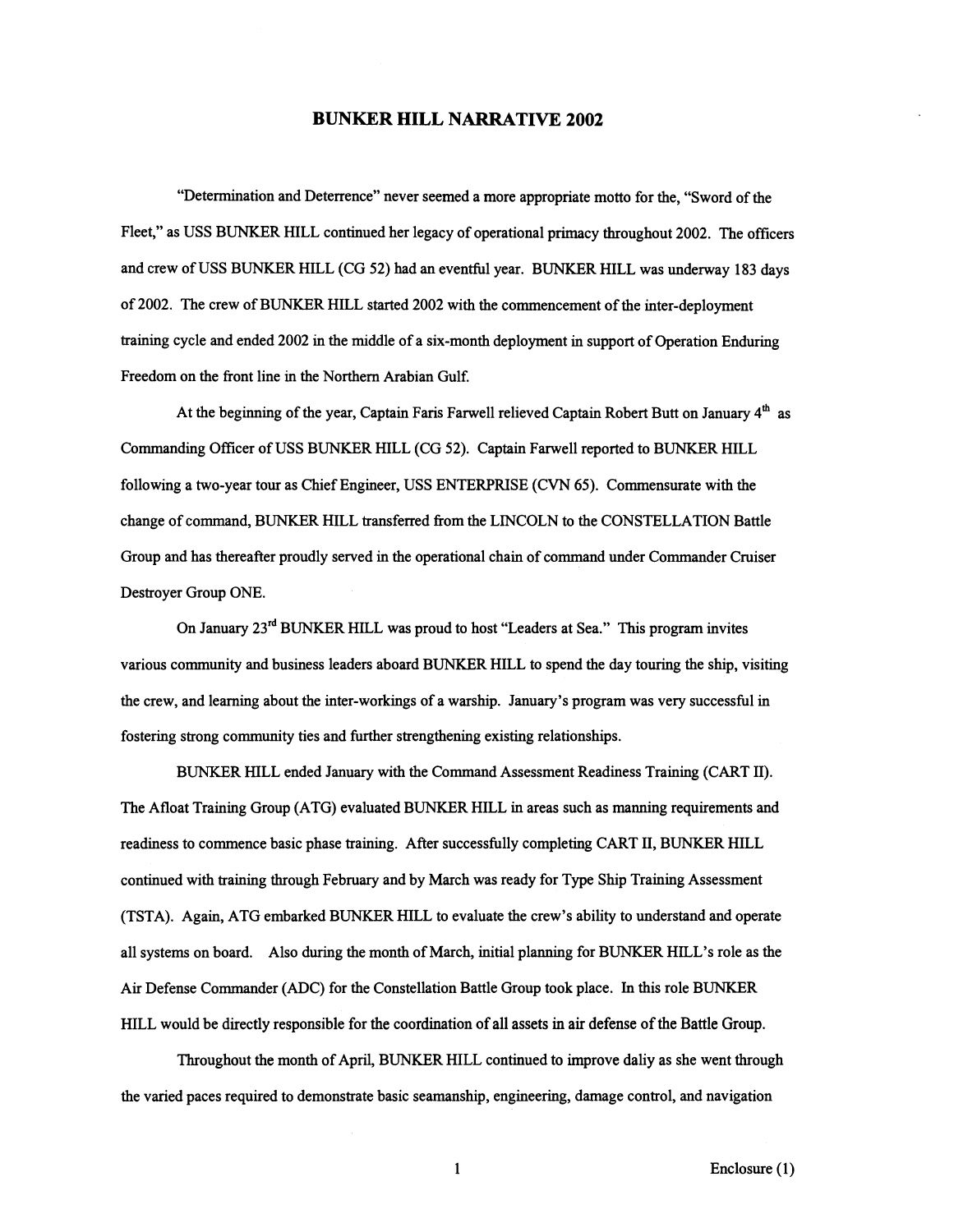proficiency as part of the ongoing TSTA. On April 29<sup>th</sup> the ship had the distinct honor of hosting RADM Lui, Singapore's CNO. Additionally, earlier in the month BUNKER HILL sponsored a helicopter detachment from Singapore, which used BUNKER HILL'S deck to assist in their deck landing qualifications.

May proved to be an integral month in demonstrating highly defined integrated training skills for the entire ship and especially the engineers. During the second week of May, the ATG training team was back on board BUNKER HILL to evaluate the engineering plant and the department's proficiency during Underway Demonstration. After demonstrating the requisite plant knowledge and operational propulsion proficiency, ATG, the senior evaluator, and our ISIC determined BUNKER HILL was fully satisfactory in all areas! With no break, BUNKER HILL engineers along with the rest of the crew transitioned directly into the Final Evaluation Problem (FEP) the following week. FEP is the overall assessment by ATG to determine if BUNKER HILL is self sufficient and ready to participate in Battle Group operations. Following an impressive display of teamwork and coordination during FEP, BUNKER HILL set sail for San Francisco and a well-deserved port visit.

At the onset of summer, midshipman from various ROTC units and the Naval Academy joined BUNKER HILL for their four-week training cruise. Throughout the summer months, BUNKER HILL had the pleasure of hosting over 15 first and second-class midshipmen and providing valuable professional training.

During June, BUNKER HILL participated in Naval Surface Fire Support exercise off the coast of San Clemente Island. On June 17<sup>th</sup>, the crew of BUNKER HILL proudly gathered on the flight deck to take part in a small ceremony marking the anniversary of the Battle of Bunker Hill. June concluded with a missile exercise off the coast of Southern Califomia.

July marked the first time that the Constellation Battle Group operated together. Throughout the month of July, BUNKER HILL and the Constellation Battle Group participated in a 21-day battle group exercise: COMPTUEX. At the completion of the exercise, BUNKER HILL proudly turned north and set sail for Seattle to lead the "parade of ships" for the prestigious Seattle Seafair. From August 1<sup>st</sup> through the 5<sup>th</sup> many sailors were able to relax and enjoy the sights and sounds that Seattle had to offer. During the stay in Seattle, over 5,000 tours were given to the public.

 $\overline{2}$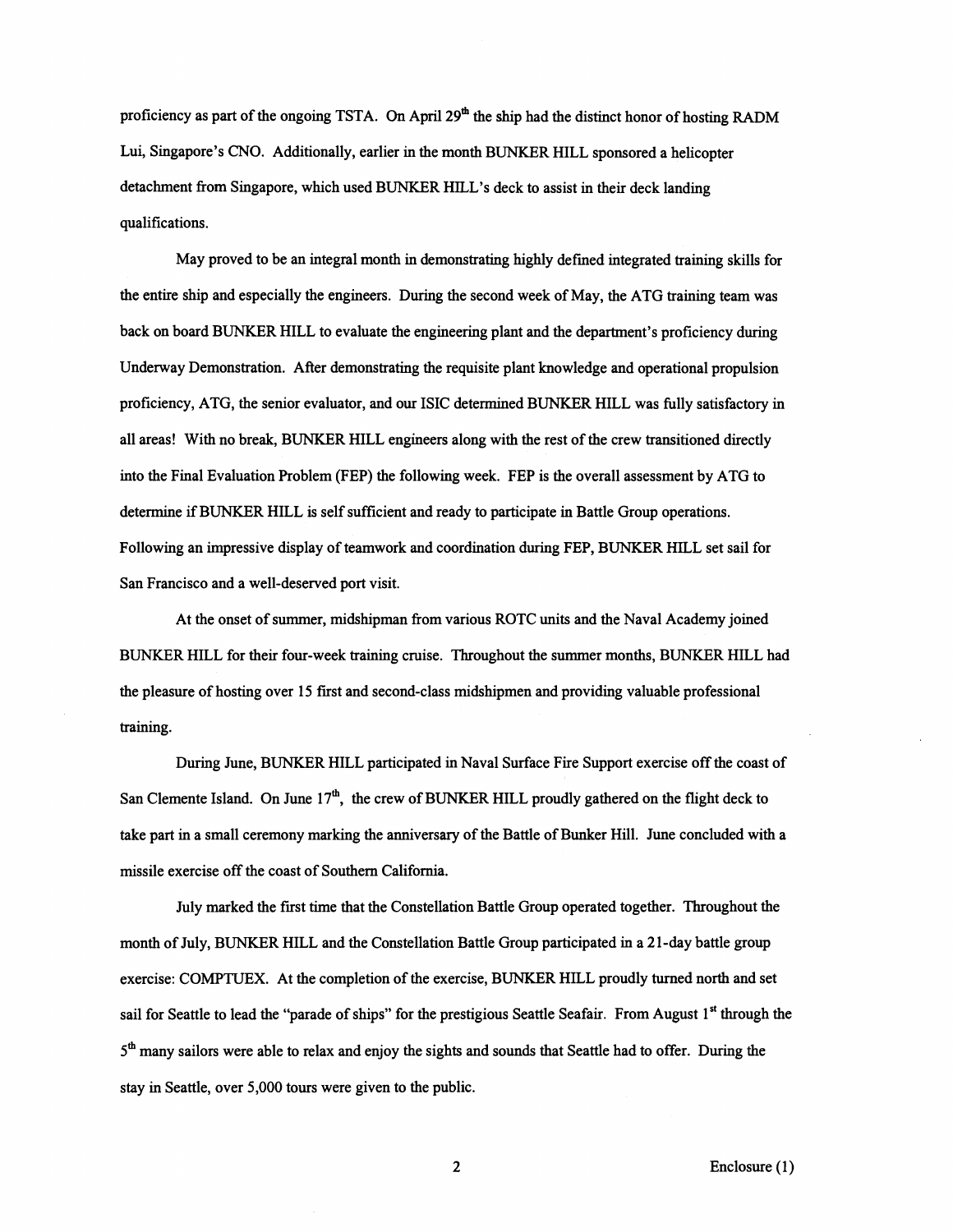Following the port visit to Seattle, BUNKER HILL stopped in Esquimalt, Canada to enjoy a fourday port visit. While in Esquimalt some sailors took part in a community relations project helping to refurbish a local half way house for which they received great media and television coverage. BUNKER HILL returned to San Diego in the middle of August.

On September 9<sup>th</sup> BUNKER HILL successfully completed a missile exercise off the coast of California and completed all the requirements for Naval Surface Fire Support on the shore bombardment range of San Clemente Island. Following these exercises, BUNKER HILL returned to Seal Beach for the final weapons onload before deployment. On the morning of September  $11<sup>th</sup>$ , BUNKER HILL had the distinct privilege and honor of hosting a ceremony on the foc'sle of BUNKER HILL to remember the victims of the terrorist attacks on the World Trade Center, Pentagon, and Pennsylvania. As part of this emotional memorial service Seaman of Oklahoma proudly raised the "First Navy Jack" during morning colors.

Immediately following the return to San Diego, BUNKER HILL participated in a Battle Group Force Protection Exercise. This COMTHIRDFLT exercise featured BUNKER HILL directed collective force protection efforts and chemical biological radiological defense of all Battle Group ships moored pier side.

On September 16<sup>th</sup>, BUNKER HILL began the much-deserved month long Pre Overseas Movement leave period. Additionally, BUNKER HILL changed out two gas turbine engines and completed several important depot level maintenance tasks. Following this leave period BUNKER HILL set sail one last time on October  $17<sup>th</sup>$  to participate in the Joint Task Force Exercise(JTFEX) with the Constellation Battle Group. As Air Defense Commander, BUNKER HILL earned kudos for the "best everi' SOCAL Joint Task Force Exercise. With a brief return to port to say their final goodbyes to family and friends, BUNKER HILL set sail on November 2<sup>nd</sup> for a six-month Western Pacific Deployment in support of Operation Enduring Freedom.

On the way to the Arabian Gulf, BUNKER HILL made port visits to Hong Kong and Singapore. BUNKER HILL chopped into  $5<sup>th</sup>$  Fleet on December 14<sup>th</sup>. On December 17<sup>th</sup>, LCDR Curtis Goodnight relieved CDR John Steinberger as the Executive Officer of USS BUNKER HILL. As Christmas Eve turned to Christmas Day, BUNKER HILL patrolled the waters of the Northern Arabian Gulf proudly

 $\overline{\mathbf{3}}$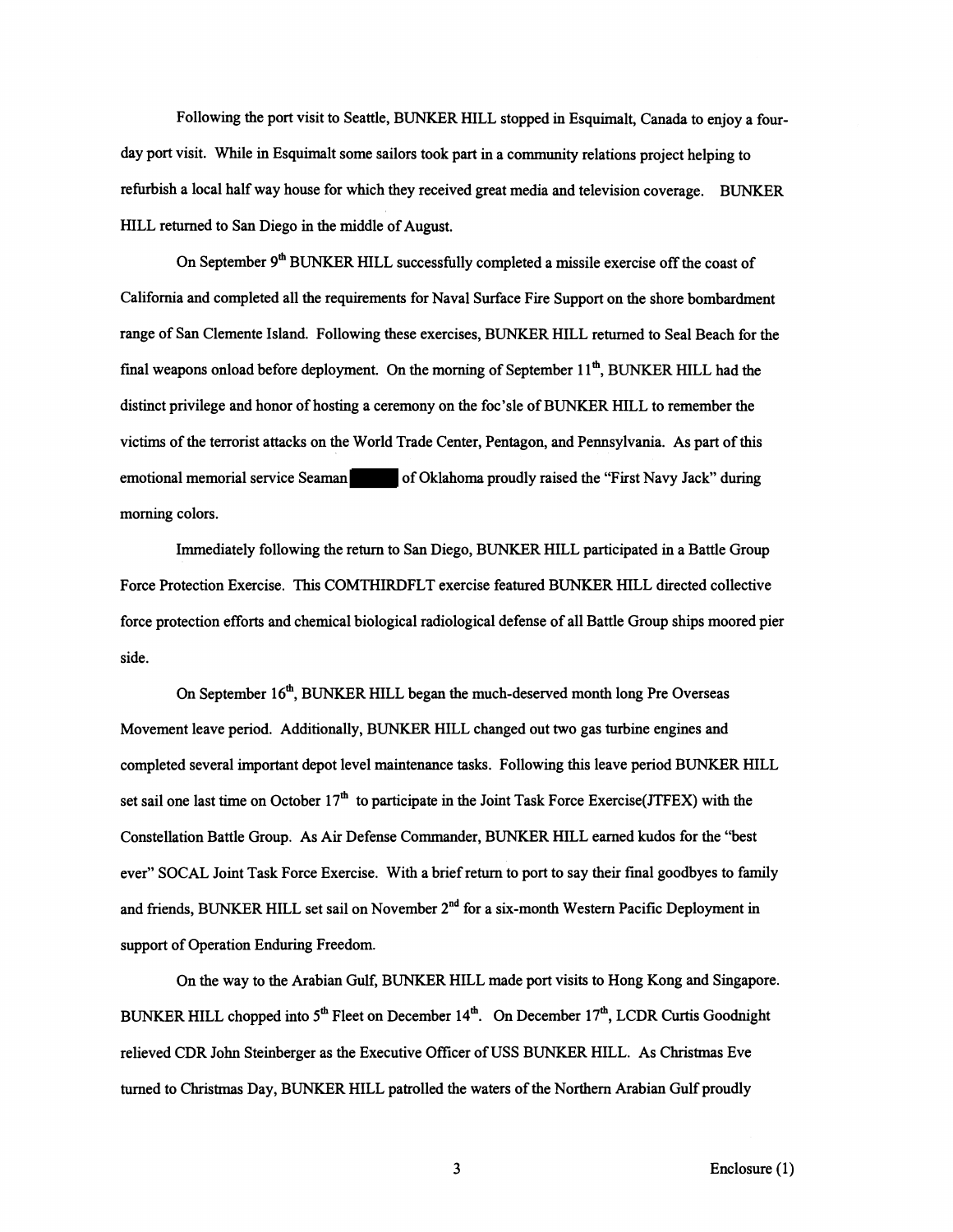enforcing United Nation's sanctions and standing ready to endure freedom at any coast. BUNKER HILL closed the year inport Bahrain. The brief port visit reflected just how far the ship and crew had come to assume operational primacy to this troubled region of our globe.

Year **2002** proved to be remarkable for BUNKER HILL; the ship completed a successhl training cycle, which culminated with the beginning of a six-month deployment. These tremendous accomplishments are a reflection of incredible dedication, professionalism, and courage of the officers and crew that serve on board BUNKER HILL. It is because of them that BUNKER HILL continues to be the "Sword of the Fleet".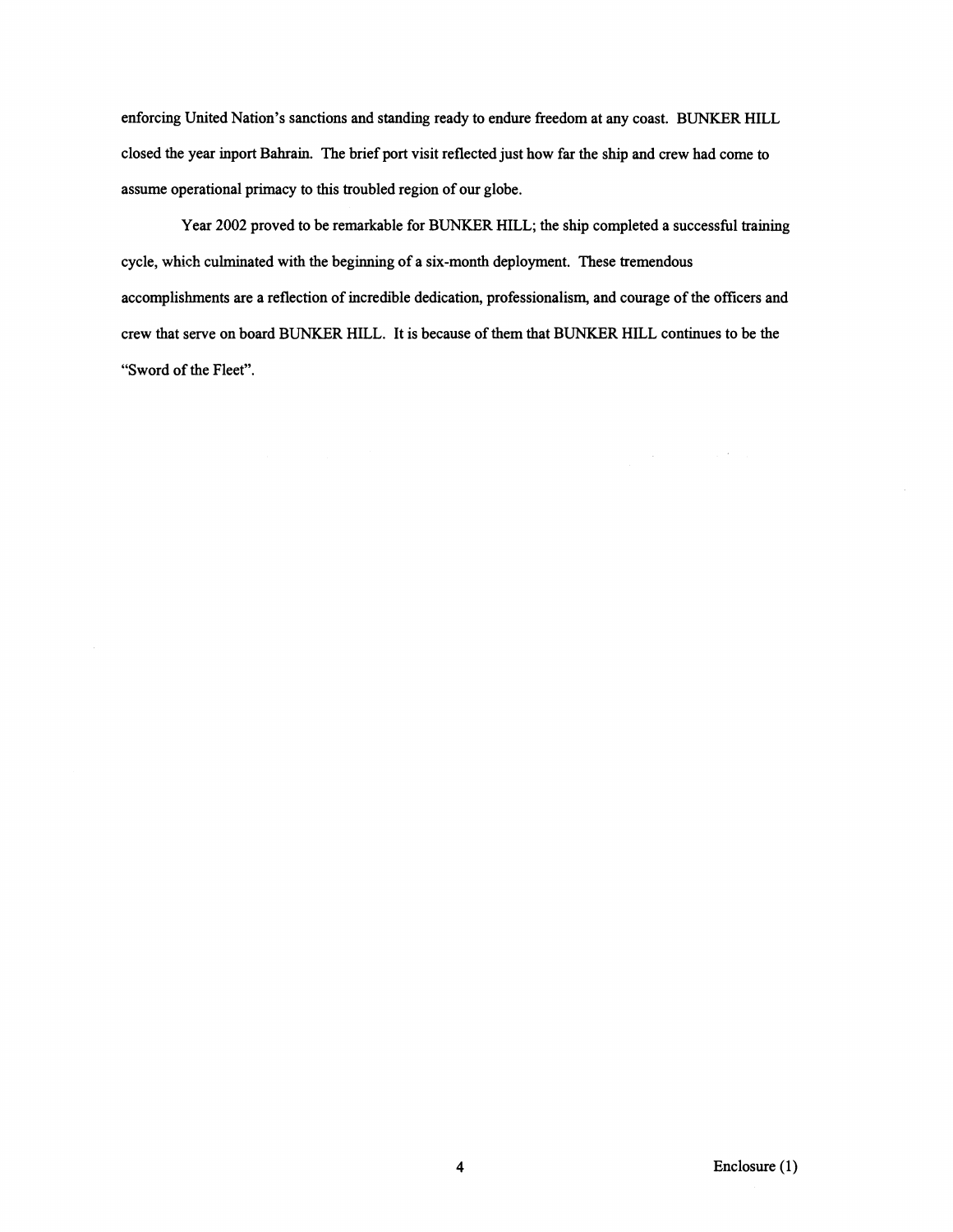## **COMMAND COMPOSITION AND ORGANIZATION**

#### MISSIONS:

|  | o Primary:   | Air Warfare                        | (AW)  |
|--|--------------|------------------------------------|-------|
|  |              | Undersea Warfare                   | (USW) |
|  |              | Surface Warfare                    | (SUW) |
|  |              | Strike Warfare                     | (STW) |
|  |              | <b>Command and Control</b>         | (C2W) |
|  |              | Command, Control, & Communications | (CCC) |
|  |              | Mobility                           | (MOB) |
|  | o Secondary: | Intelligence                       | (MT)  |
|  |              | Amphibious Warfare                 | (AMW) |
|  |              | Mine Warfare                       | (MIW) |
|  |              | <b>Fleet Support Operations</b>    | (FSO) |
|  |              | <b>Non-Combat Operations</b>       | (NCO) |

#### ORGANIZATION:

USS BUNKER HILL is a TICONDEROGA-class, guided missile cruiser. She is the sixth ship to be equipped with the AEGIS AW system. As the first Baseline II cruiser, BUNKER HILL was the first equipped with the new **Mk** 41 Vertical Launching System (VLS) and the first to employ the Tomahawk Weapon System (TWS).

Throughout 2002, BUNKER HILL served in the operational command of the Commander, Cruiser Destroyer Group ONE. BUNKER HILL began the year with a change of command and in the commencement of the inter-deployment training cycle. In addition to successfully completing an abbreviated inter-deployment training cycle, BUNKER HILL also excelled at the at-sea COMPTUEX and JTFEX. BUNKER HILL deployed as the Air Defense Commander with the Constellation Battle Group. The ship ended the year forward deployed to the Arabian Gulf in support of Operation Enduring Freedom.

The ship was operationally assigned to:

- Commander, THIRD Fleet  $\bullet$
- Commander, SEVENTH Fleet
- Commander, FIFTH Fleet
- Commander, Cruiser Destroyer Group ONE
- USS CONSTELLATION Battle Group

Enclosure **(2)** 

 $\mathbf{1}$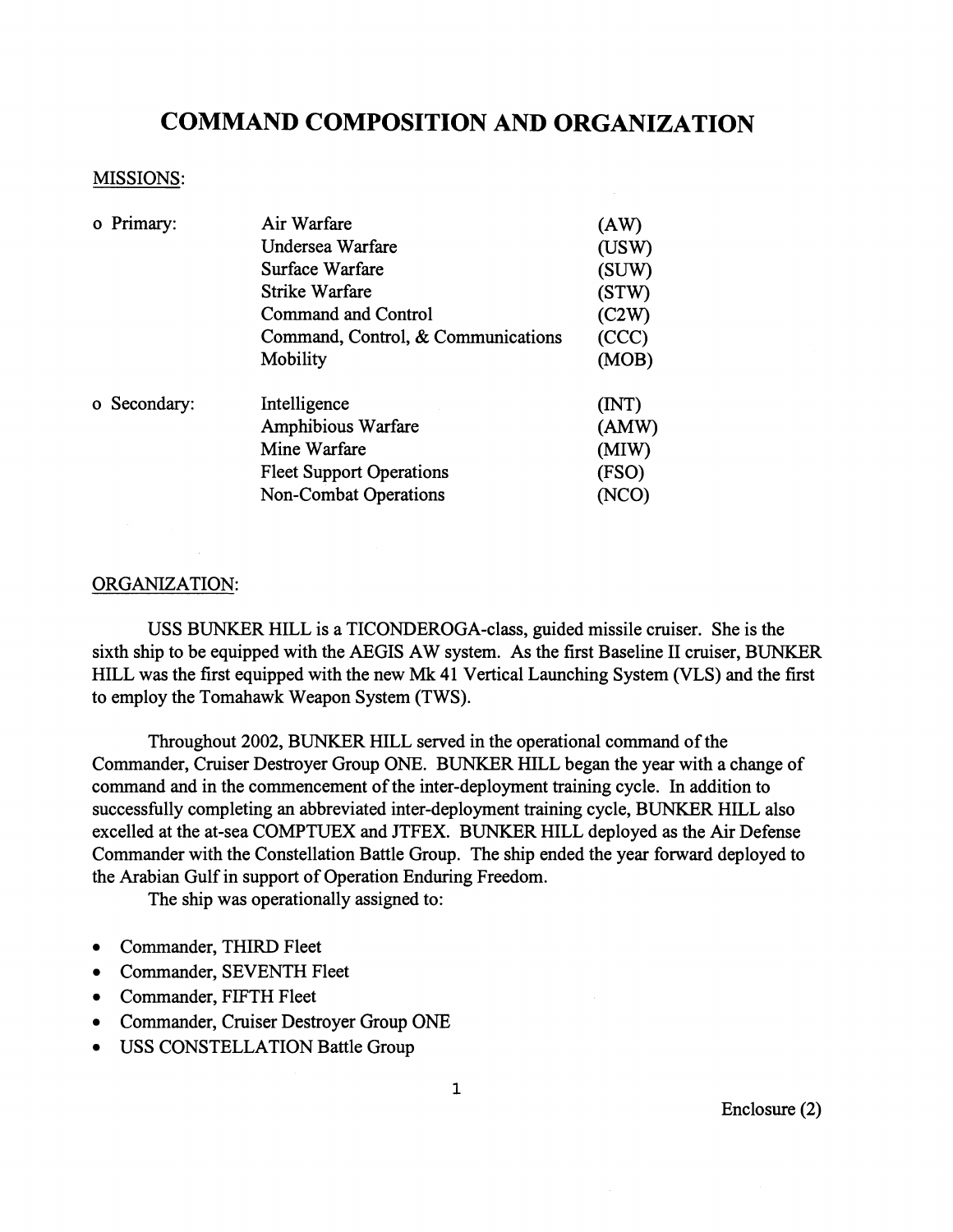#### DISCUSSION:

USS BUNKER HILL is one of the most capable combatants in the U. S. Naval arsenal, possessing some of the most advanced systems in the surface Navy. Accordingly, she is a keystone in the battlegroup's offensive and defensive capabilities. BUNKER HILL is fully capable of a broad array of missions, including:

- o providing broad area surveillance and battlespace management
- o area defense of a Navy, joint, or combined (allied) battleforce or multi-unit Surface Action Group (SAG)
- o strategic and tactical strike operations as a single unit or in command of missile and aircraft strike units
- o theater ballistic missile surveillance
- o sustained presence or combat operations in multi-threat, open ocean, or constrained littoral environments

The core of BUNKER HILL'S tactical capability is the AEGIS Weapons System -- a state-of-the-art, computer-assisted, fully integrated weapons system that can provide real-time detection, identification, acquisition, tracking, targeting, and engagement of multiple contacts in a high density battlespace. The four components of the AEGIS Weapons System, the SPY-1A Radar, the Weapons Control System, the Command and Decision System, and the AEGIS Display System, are each supported by an AN/UYK-7 computer bank. Each component is integral to the AEGIS System. The processors are capable of automatically managing the immense data presented in a multi-warfare environment. They provide detailed displays of the tactical situation, identifying selected contacts, providing assessments of threat levels per contact, scheduling potential responses, and, if authorized by the command-level decision-maker, the automatic engagement of multiple air and surface contacts. All automated decisions are subject to rules, known as doctrine statements, which are embedded within the AEGIS system or created and activated by the ship's tactical decision-makers as needed.

While management of the air battlespace is highly automated, the ship's tactical actions in response to surface, undersea, or land attack tactical situations are automated and integrated into the overall system to the extent necessary for coherent information distribution. Undersea warfare is predominantly accomplished by the ship's AN/SQS-53D Sonar, MK-46 torpedoes (ship or helicopter launched), and the Light Airbome Multi-Purpose System Mk I11 (LAMPS 111). Surface warfare is achieved through the Harpoon surface-to-surface cruise missiles, SM-2 missiles in surface mode, and by the Mark 45 5"/54 caliber Guns. Strike warfare is performed by the Tomahawk Land Attack Missile (TLAM) system. The ship conducts Naval Surface Fire Support (NSFS) employing its 5"/54 caliber battery.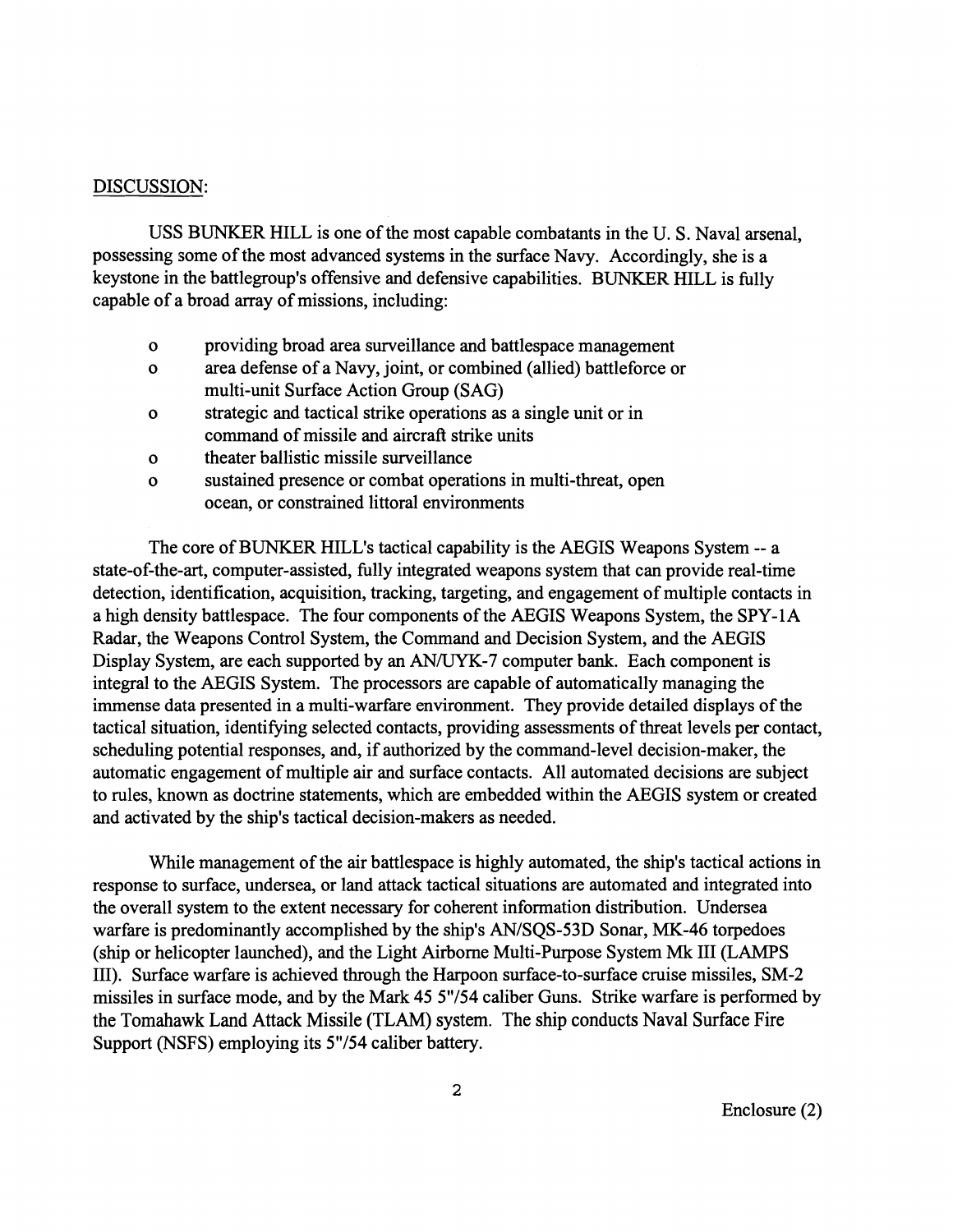All warfare areas are highly integrated with the ship's command and control systems, including its electronic warfare capabilities. Consequently, any tactical action by the BUNKER HILL is likely to result in an integrated mix of ship's sensors and weapons, other ships' systems, and carrier-based or land-based tactical aircraft. BUNKER HILL is as much a command platform as it is a weapons platform.

**An** enhanced detection and engagement capability is provided by the embarked LAMPS Mk 111, two SH-60B Seahawk helicopters. Multi-mission capable, these helicopters extend the ship's surface and undersea sensor ranges well beyond the horizon and can deliver two MK-46 torpedoes per sortie. They are used extensively for surface contact management and possess their own datalink for communications and sensor management with the ship.

The heart of the ship's main propulsion capability lies within its four LM-2500 Gas Turbine Engines and twin shafts with Controllable Reversible Pitch (CRP) Propellers. These are capable of driving the ship through the water at speeds in excess of 30 knots and can also stop the ship from any speed in approximately two ship lengths.

BUNKER HILL'S extensive electrical power capability is provided by three Allison 501- K17 Gas Turbine Engines, coupled to generators, each producing 2500 kilowatts and 4000 amperes of electrical power.

The ship maintains a complement of 36 officers, 34 Chief Petty Officers (CPOs), and 342 enlisted crewmen.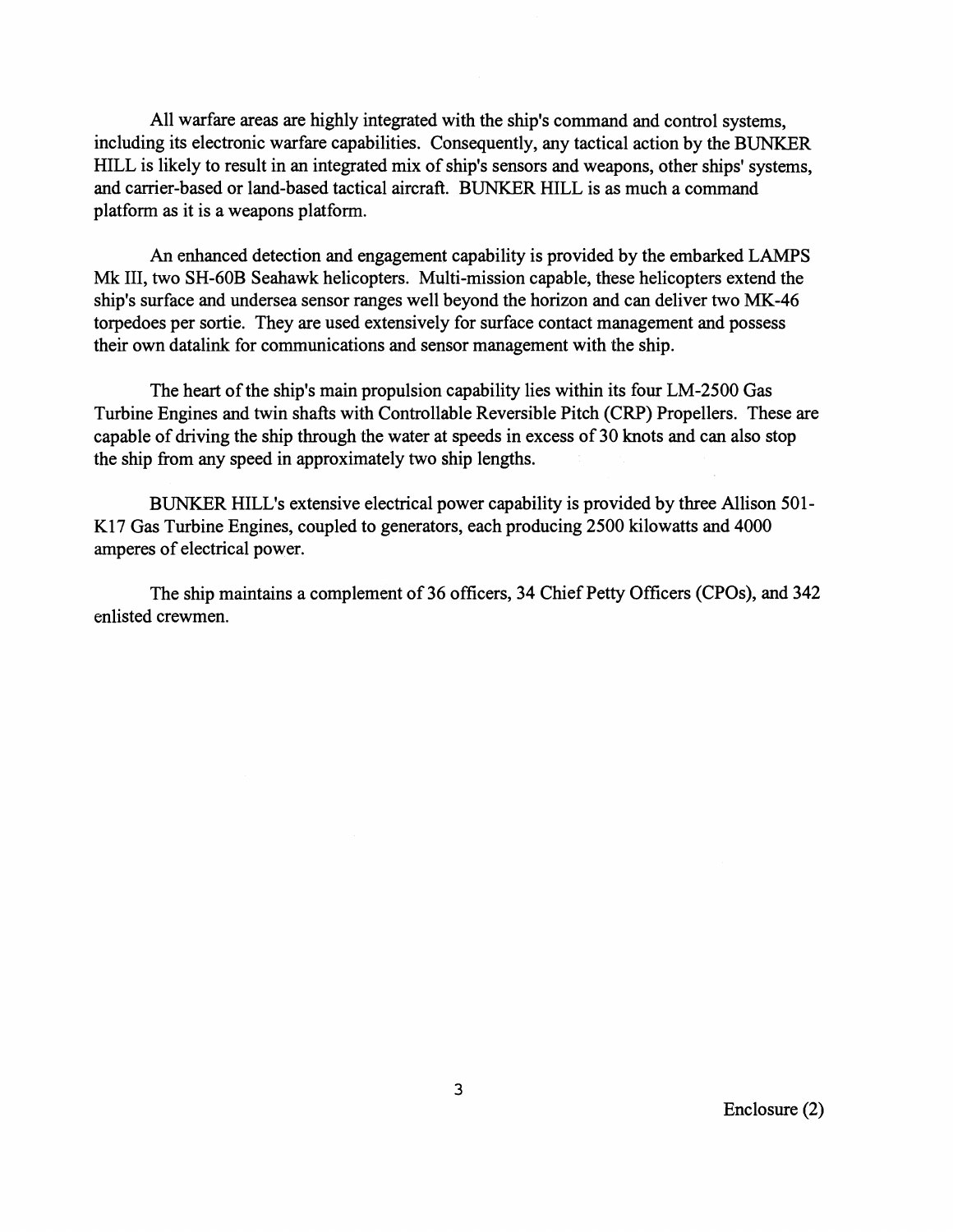#### **BUNKER HILL THE SWORD OF THE FLEET MISSION**

Victory in combat. Deterrence in peace. **A** winner when called upon to fight, and a tool of diplomacy during times of peace.. .supporting National objectives through Joint and Naval operations with command, control, air defense, surface, and sub-surface attack and strike.

 $\bar{\tau}$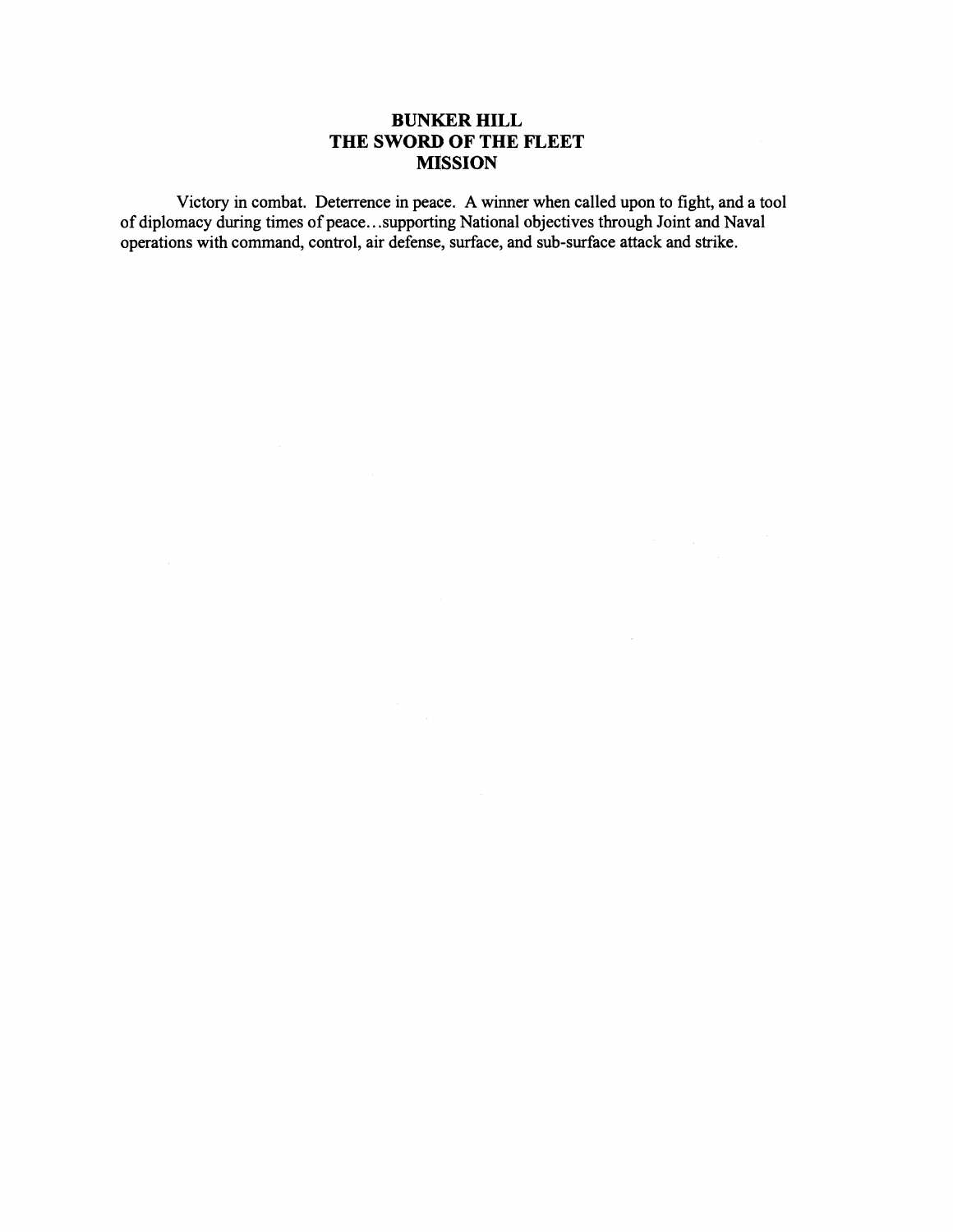#### **BUNKER HlLL CHRONOLOGY**

# **MONTH**

## **EVENT**

**JANUARY**  4th 21 st-25th 23rd 28th-1st

Change of Command CAPT Farwell relieves CAPT Butt UNV Socal DLQ's Leaders to Sea CART II

### **February**

1 9th-22nd

UNV Socal

TSTA Training/CMTQT ADC Conference

#### **March**

4th-8th 20th-22nd

#### **April**

| 2nd-5th   | U/W Socal Deck evolutions  |
|-----------|----------------------------|
| 15th-19th | U/W Socal ATG scenarios    |
| 23rd-26th | UM                         |
| 29th      | <b>CNO Singapore visit</b> |

#### **May**

| 30th APR-May 3rd | <b>U/W ETT sets Evolutions</b>  |
|------------------|---------------------------------|
| 8th-9th          | <b>Underway Demo</b>            |
| $13th-15th$      | <b>Final Evaluation Problem</b> |
| 17th-20th        | Port Visit San Francisco        |
| 13th-22nd        | U/W FEP and San Fran port visit |
| 28th-June 7th    | <b>U/W</b>                      |
| 27th             | PACTRAMID Midshipmen cruise     |
| 29th-31st        | Ammo Onload Seal Beach, CA      |

#### **June**

| 1st-3rd   | DLQ's                          |
|-----------|--------------------------------|
| 4th-6th   | <b>NSFS</b>                    |
| 10th-18th | C5RA                           |
| 17th      | Battle of BUNKER HILL ceremony |
| 19th-21st | U/W Missile Ex SOCAL           |

### **July**

| 1st-3rd   | U/W Battle Group sail       |
|-----------|-----------------------------|
| 8th-24th  | <b>COMPTUEX</b>             |
| 27th-31st | U/W enroute Seattle Seafair |

### **August**

| $1st-5th$    | <b>Seattle Seafair</b>      |
|--------------|-----------------------------|
| 6th-9th      | Port visit Esquimalt Canada |
| 9th-14th     | Transit enroute San Diego   |
| 15th-SEP 4th | Upkeep San Diego            |